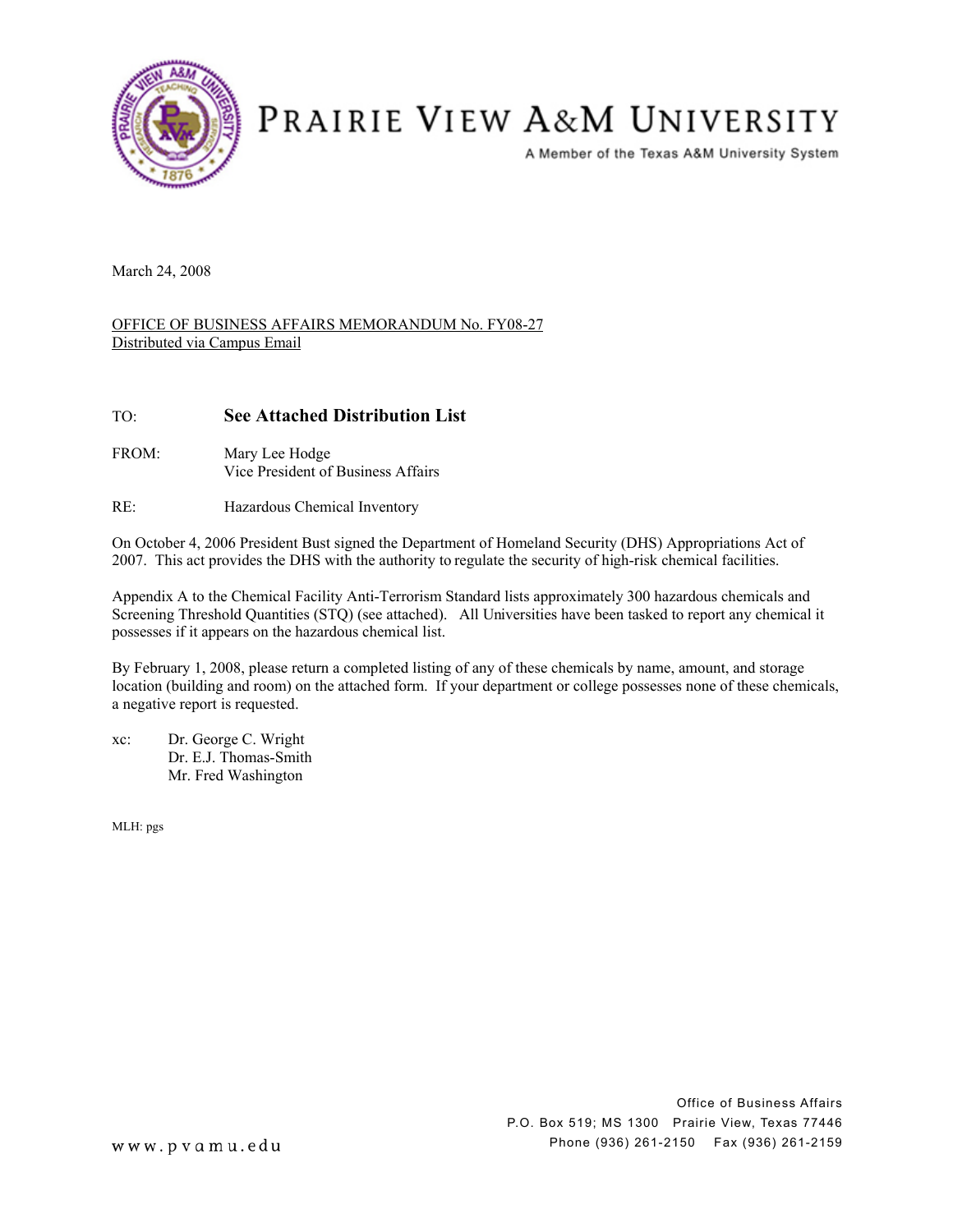# **Hazardous Chemical Inventory Chemicals of Interest**

| Name Of<br><b>Chemical of Interest</b> | <b>Amount</b> | Storage/Location<br>(Building/Room#) |
|----------------------------------------|---------------|--------------------------------------|
|                                        |               |                                      |
|                                        |               |                                      |
|                                        |               |                                      |
|                                        |               |                                      |
|                                        |               |                                      |
|                                        |               |                                      |
|                                        |               |                                      |
|                                        |               |                                      |
|                                        |               |                                      |
|                                        |               |                                      |
|                                        |               |                                      |
|                                        |               |                                      |
|                                        |               |                                      |
|                                        |               |                                      |
|                                        |               |                                      |
|                                        |               |                                      |
|                                        |               |                                      |
|                                        |               |                                      |
|                                        |               |                                      |
|                                        |               |                                      |
|                                        |               |                                      |
|                                        |               |                                      |
|                                        |               |                                      |
|                                        |               |                                      |

# **If there are no chemicals to report, state "NONE TO REPORT".**

| Date of Inventory   | Inventory Official |
|---------------------|--------------------|
| Department/Lab      | College            |
| Certifying Official | Signature          |
| Email Address       |                    |
| Telephone#          |                    |